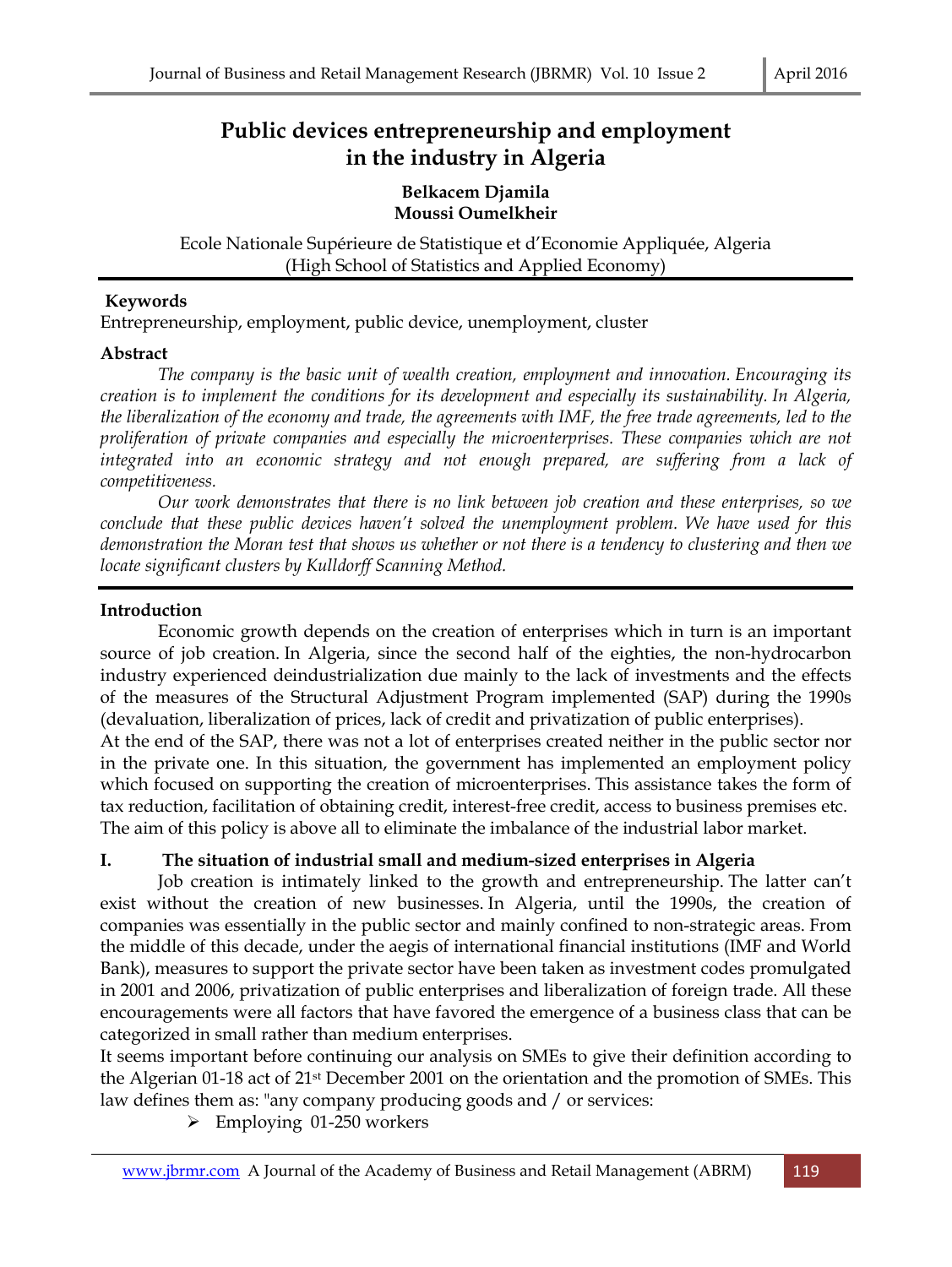#### Whose annual turnover does not exceed 2 billion dinars

A survey conducted by the National Statistics Office (ONS) in 2011 identified 934,250 economic entities existing at the national level. These entities are mainly concentrated in the urban areas (over 83%) in the private sector (almost 98%) and over 78% were created since 2011. The majority of these companies were born thanks to public measures to help the creation of companies set up from the 2000s, privatization of public enterprises or partnership with foreign companies including *Greenfield* and *Brownfield FDI*.

 The table below shows the predominance of enterprises in services. Services (provided to households and businesses) experienced a strong growth during the second half of 2000s, driven by food services and those related to the development of telecommunications and health*.*

|                       | 1995   | $\%$  | 2000   | $\%$  | 2004   | $\%$  | 2011    | $\%$  |
|-----------------------|--------|-------|--------|-------|--------|-------|---------|-------|
| Industry              | 36285  | 10    | 43721  | 9,84  | 46991  | 18,02 | 95445   | 6,58  |
| Building              | 16010  | 4,41  | 18674  | 4,20  | 72869  | 27,96 | 9117    | 0,62  |
| <b>Services</b>       | 183461 | 50,54 | 224385 | 50,52 | 102841 | 39.46 | 829688  | 57,22 |
| Including<br>Commerce | 127234 | 35,05 | 157392 | 35,43 | 37954  | 14,56 | 515700  | 35,56 |
| Total                 | 362990 | 100%  | 444172 | 100%  | 260655 | 100%  | 1449950 | 100%  |

Table 1: Evolution of the number of companies by sector

*Source:* Data from the Ministry of SMEs and crafts, CNAS(National Social Insurance Fund) and ONS

The industrial sector  $\frac{2}{3}$ , supposed to play the role of leverage in overall growth and innovation in particular, recorded a very low rate of business creation or stagnation until 2011. This phenomenon was first the consequence of deindustrialization as a result of the implementation of the SAP, trade opening with the corollary expansion of imports, and secondly, it was due to the concentration of the resources in the energy sector and unproductive sectors (such as infrastructure, related to Keynesian stimulus programs).

 The service sector of the Algerian economy is not a post-industrial sector as in the developed economies where it is induced by labor productivity gains and demand for services, rather it reports to a stylized fact in the developing countries according to [Kalantzis 2005]. A stylized fact that he relates to an asymmetric sectoral development..

 Concerning the size of these companies, we notice that they are mostly very small with a small staff of no more than ten workers. These small companies represent over 97% of all the entities, while 932 enterprises with a staff of 250 and more represent only 0.1% of the total. **Graph 3:** Distribution of enterprises by slices of staff





### *Source:* Data from the National Statistics Office (NSO), 2011

 The distribution of firms by annual slices shows that nearly 8.6% of the companies activating in the industry have an annual turnover lower than twenty (20) million dinars and those with a turnover greater than two (2) billion dinars represent only 0.4% of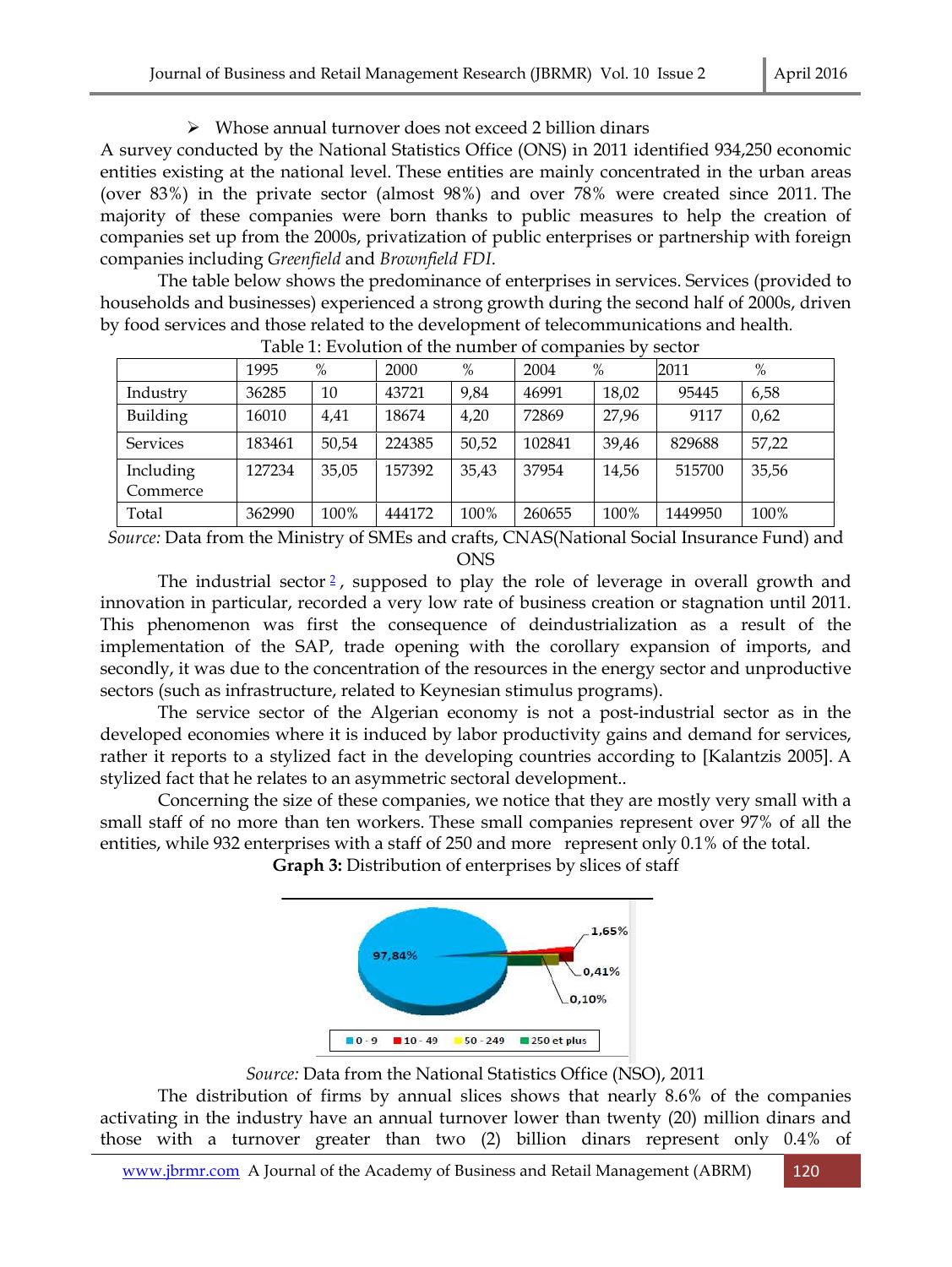companies. Within this activity, companies with a turnover below 20 million dinars represent almost 84% of the total of this class, while only 0.4% has annual revenues exceeding 2 billion Dinars. Within this last installment, it is, however, the industrial companies that occupy the first place with a rate of 44% of companies, followed by construction and services.

| Turnovers in industry<br>(million dinars) | Number of<br>companies | Of total<br>enterprises | On total<br>industry | Including<br>manufacture eraindustry |
|-------------------------------------------|------------------------|-------------------------|----------------------|--------------------------------------|
| $\leq$ 20 million DA                      | 80029                  | 8.60%                   | 83.80%               | 78992                                |
| 20-200000000 DA                           | 1 3047                 | 1.70%                   | 13.2%                | 11747                                |
| $>$ 200 million DA                        | 1946                   | $0.2\%$                 | 2.03%                | 1297                                 |
| > 2 billion DA                            | 423                    | 0.05%                   | $0.44\%$             | 300                                  |

**Table No. 2:** Distribution of industrial companies according to turnover

#### Source: Ibid

 Geographically, the imbalance in the distribution of firms in the country is as important as that which characterizes sectors. Thus, over 66% of businesses are in the North, and the North Center alone counts more than 34% of the total. Some wilayas, like Algiers, Tizi Ouzou and Bejaia totalize more than 17% of all the enterprises and over 53% of the industrial companies. Highlands, represented by the wilayas of Setif, Batna and Msila essentially come second.

|                   |                    | <b>Industrial companies</b> |                             |                          |  |
|-------------------|--------------------|-----------------------------|-----------------------------|--------------------------|--|
| <b>REGION</b>     | Number<br>business | Number<br>of Companies      | In% of total<br>enterprises | As% of total<br>industry |  |
| NORTH CENTRAL     | 309830             | 32650                       | 3.49%                       | 34.2                     |  |
| <b>NORTH WEST</b> | 166632             | 16563                       | 1.77%                       | 17,35                    |  |
| <b>NORTH EAST</b> | 141090             | 15454                       | 1.65%                       | 16.20%                   |  |
| <b>HIGHLANDS</b>  | 236515             | 23088                       | 2.47%                       | 24.20%                   |  |
| <b>GRAND SUD</b>  | 80183              | 7690                        | 0.82%                       | 8.05%                    |  |
| <b>TOTAL</b>      | 934250             | 95445                       |                             | $100\%$                  |  |
| Source: Ibid      |                    |                             |                             |                          |  |

**Table 3:** Distribution of industrial enterprises by region

 All wilayas, without exception, have a commercial vocation, industry ranks third behind the services. Thus, for the majority of wilayas, trade is the activity that characterizes more than 50% of companies, with the services the rate is over 80%. The leading cause of this situation is the expansion of trade opening induced by the free trade agreements that Algeria signed: the Free Trade Agreement with the European Union and with the Arab countries (AFTA: Arab Free Trade Area). It is basically importing of finished products and reselling them without any transformation or any value creation.

 L R. Elizondo and Krugman (1992) have, from the example of Mexico (considered as the largest urban center), established a strong link between the formation of these "giant cited" specialized in the exporting of manufactured products and the model of import substitution rather than a more open trade which, in contrast, tends to reduce them. Thus, according to these authors, specialized in economic geography, there is a greater concentration of manufacturing companies realizing scale economies, where the State opts for a political orientation of the economy towards the domestic market. The agglomerations are built from the interaction of factors such as economies of scale, the size of market and transportation costs.

 In 2007, the Department of holdings and Investment Promotion (MPPI), has in the "preliminary draft White Paper" on "the strategy and stimulus policies and industrial development" published in 2007, raised the issue of the need for an industrial policy: should it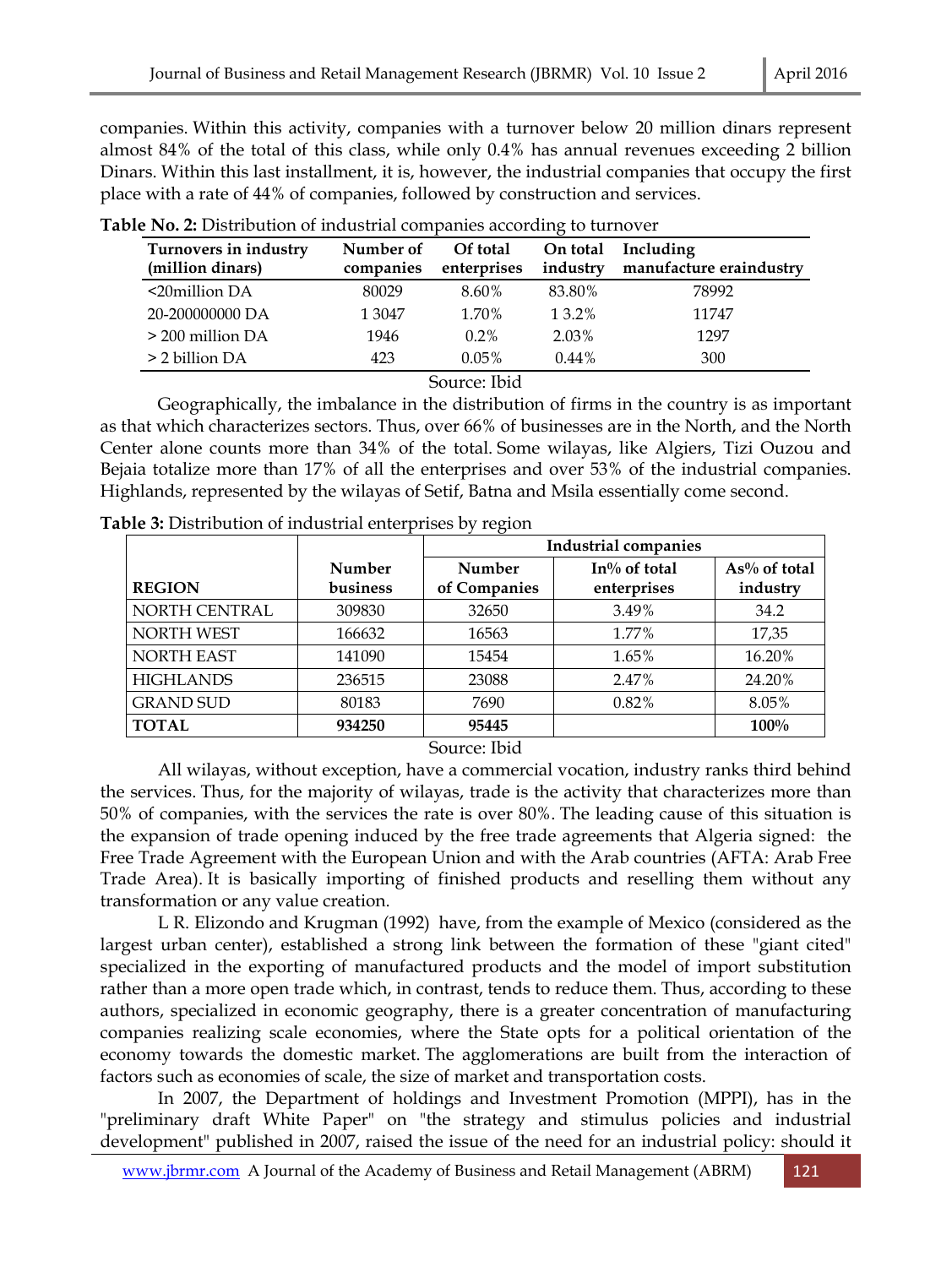retain a targeting policy to develop branches and measures to accompany or implement an institutional environment conducive to free enterprise creation?

To alleviate this situation, the authorities have implemented a set of business creation schemes to boost growth and employment.

### **II. Public devices creation of businesses**

 From the beginning of the 1980s, it was noted a slowdown in the investment in all areas and particularly in industry. This slowdown is justified by the public authorities in the fact that the leftovers to make development plans are too large, so it seemed more rational to finalize them before new spending. Moreover, the process of the falling of oil prices began in the same period and reinforces the government in this decision, which will result in reduced growth and employment.

 The situation will further worsen with the implementation of the conditionalities of the Structural Adjustment Program of the 1990s, imposed by the international financial institutions in return for the rescheduling of external debt. Among the conditionalities which had disastrous effects on the economy we can point out the devaluation of the exchange rate, price liberalization and privatization. Thus, despite several reforms undertaken by the authorities for the recovery of the national economy, the growth situation and employment remains fragile.

To remedy this situation, a package of incentives for the creation of businesses and jobs mechanisms were put in place by the government since the 1990s.

 The purpose of these devices was the reduction of unemployment increasingly affecting young people who could not find jobs because of the investment falling and the cessation of the activity of many public enterprises during this period.

 The improving of the financial situation of the country induced by rebuilding foreign exchange reserves at the beginning of the 2000s, encouraged the authorities to initiate Keynesian stimulus plans, articulated around the construction and especially infrastructure. The aim of these plans is to boost growth and consequently employment through facilitation measures for job creation (microcredit, tax incentives etc.) including jobs for young graduates.

 It is in this context that the three most important incentive schemes for the creation of activity were implemented. These are the CNAC (National Unemployment Insurance Fund), created in 1994 and ANSEJ (The National Agency for the Support of the Young people Employment) established in 1996. More recently, in 2004, another agency the ANGEM (National Agency for Microcredit Management) was created.

 All these devices have a common objective to encourage, support and assist unemployed young entrepreneurship project leaders. They cover (for ANSEJ and ANGEM) all phases of creation, launch and expansion of the business and all areas of economic activity.

| Tuble 2. Ouning y of chicha and auvanuages of job creation schemes |                                                                 |                                                        |                                                                          |  |  |
|--------------------------------------------------------------------|-----------------------------------------------------------------|--------------------------------------------------------|--------------------------------------------------------------------------|--|--|
| Device                                                             | <b>CNAC</b>                                                     | <b>ANSEJ</b>                                           | ANGEM                                                                    |  |  |
| <b>Creation date</b>                                               | 1994                                                            | 1996                                                   | 1999                                                                     |  |  |
| Age                                                                | $35 - 50$                                                       | 19-35                                                  | 18 years and over                                                        |  |  |
|                                                                    | Unemployed                                                      | Unemployed                                             | Low income                                                               |  |  |
| Areas of activity covered                                          | All activities                                                  | All activities                                         | All activities                                                           |  |  |
| Tax incentive                                                      | VAT exemption<br>(For goods and services)<br>Customs duty at 5% | VAT exemption (for<br>equipment)<br>Customs duty at 5% | VAT exemption (for<br>equipment)<br>Customs duty at 5%<br>Exemption from |  |  |

#### **Table 2: Summary of criteria and advantages of job creation schemes**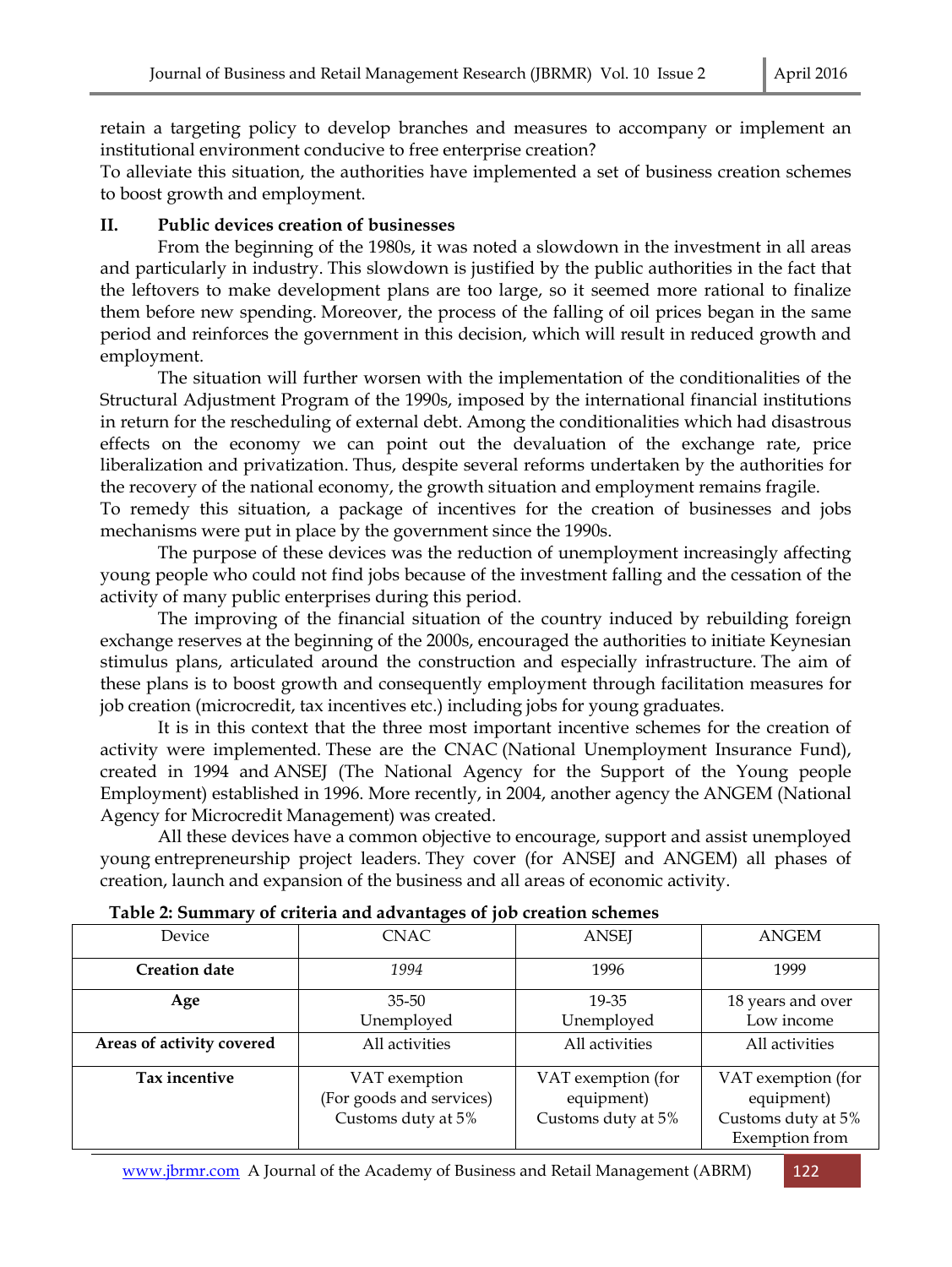|                         |                         |                         | property tax (for 3<br>years) |
|-------------------------|-------------------------|-------------------------|-------------------------------|
| <b>Type of Funding</b>  | Triangular              | Triangular              | Triangular                    |
| Interest rate subsidies | interest-free financing | interest-free financing | interest-free<br>financing    |

*Source:* Table prepared from information of various devices sites.

Funding for projects in those three devices is triangular-type: personal contribution, bank credit and unpaid loan (PNR). As an example for devices and ANGEM ANSEJ  $4$  we have:



Source: ANGEM and ANSEJ data

 The two most important devices (ANGEM and ANSEJ) are characterized by a concentration of activity in industry, agriculture and building. Concerning ANGEM the creation of activity concerns more trade and services (especially transportation and catering).In terms of number of projects for both devices for the years 2012 and 2013, the data shows some stability in the creation of ANSEJ projects and for all sectors. The same trend is also observed for the ANGEM device. This stability while the number of business start-ups has increased over the period is explained by the death of some SMEs (8% in 2015).

 Mortality affects all sectors but particularly services, industry and construction. Several causes are behind the disappearances: existence of strong competitiveness in some sectors (services), use of traditional management methods that are ineffective as soon as the number of staff exceeds a certain threshold, research of easy gains and short-term opportunities, lack of market research which can offer insight into the most promising sectors in the long term etc.

## III.**The creation of jobs**

 There is no doubt that economic growth is the main source of jobs, and we cannot conceive of job creation without enterprises creation because the development of human capital is the main engine of economic growth.

 In Algeria, job creation has experienced contrasting trends over the past three decades. During the 1980s, job creation was mainly the result of the implementation of development plans focused on the industrialization of the 1970s The 1990s were conversely marked by a decline of jobs caused by the decline in investment and the closure of businesses mainly due to the implementation of the SAP. The improving of the financial situation of the economy due to the rise in oil prices during the 2000s has pushed the authorities to remediate the imbalance in the labor market expressed by a very high unemployment rate. Thus, mediumterm development plans of infrastructure spending ,financed by the state , will be launched: the first in 2001, this is the plan to support economic recovery; the second in 2005, the additional Economic Recovery Plan; a third in 2009 and finally the 2014's plan is in current realization.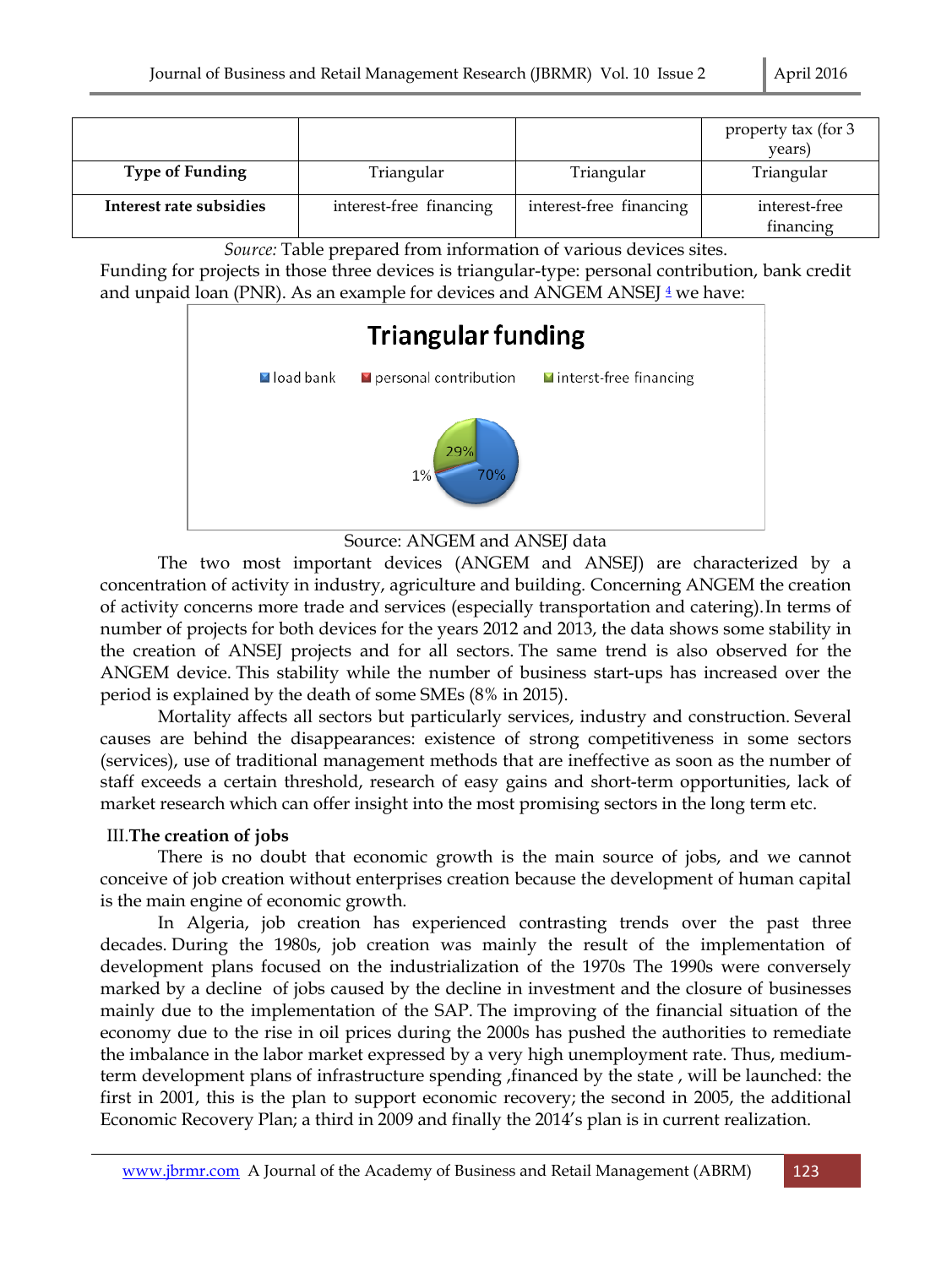All these plans aim to create direct and indirect jobs by stimulating the creation of companies in infrastructure-related sectors. These plans have certainly helped to reduce the unemployment rate, but it remains high and marked by a change in its structure.







 The analysis by age and gender enables us to further identify the population which is the most affected by unemployment. The data indicates that the segments most affected are those of [15-24] and [25-35ans] and especially women.

 For the category of unemployed youth, the graduates and particularly university graduates are most at risk of unemployment. The reason for this phenomenon is that the labor demand from a low capital intensive productive sector do not require a high level of qualification. According to the 2012 IMF report on employment in Algeria, the private sector has not been able to create enough skilled jobs; in addition there is a distribution of students in favor of sectors such as law, social science and education that do not meet the needs of this sector.

 As reported earlier, it is mainly the sectors of services and public works which employ the active population.

|                        | <b>GENDER</b> |        | <b>TOTAL</b> |
|------------------------|---------------|--------|--------------|
| Activity               | Male          | Female |              |
| Agriculture            | 12,60%        | 6,5    | 11,7         |
| Extractive industry    | 2,10%         | 0,9    | 2            |
| Manufacturing          | 9%            | 27,1   | 11,8         |
| Construction           | 22,5          | 1,7    | 19,4         |
| Commerces and services | 53,7          | 63,9   | 55,4         |
| <b>TOTAL</b>           | 100           | 100    | 100          |

**Table** 6: distribution of employment by activity in 2012

*Source:* National Statistics Office

Furthermore, the creation of jobs by incentive schemes for the creation of enterprises remains very low and is characterized by job insecurity due to the death of these companies. **Table 7:** Evolution of creating job by microenterprises

|      | Jobs created by SEA microenterprises |
|------|--------------------------------------|
| 2001 | 2 3 8 0 0                            |
| 2002 | 28400                                |
| 2003 | 28100                                |
| 2004 | 19100                                |
| 2005 | 36500                                |

*Source:* Ministry of Industry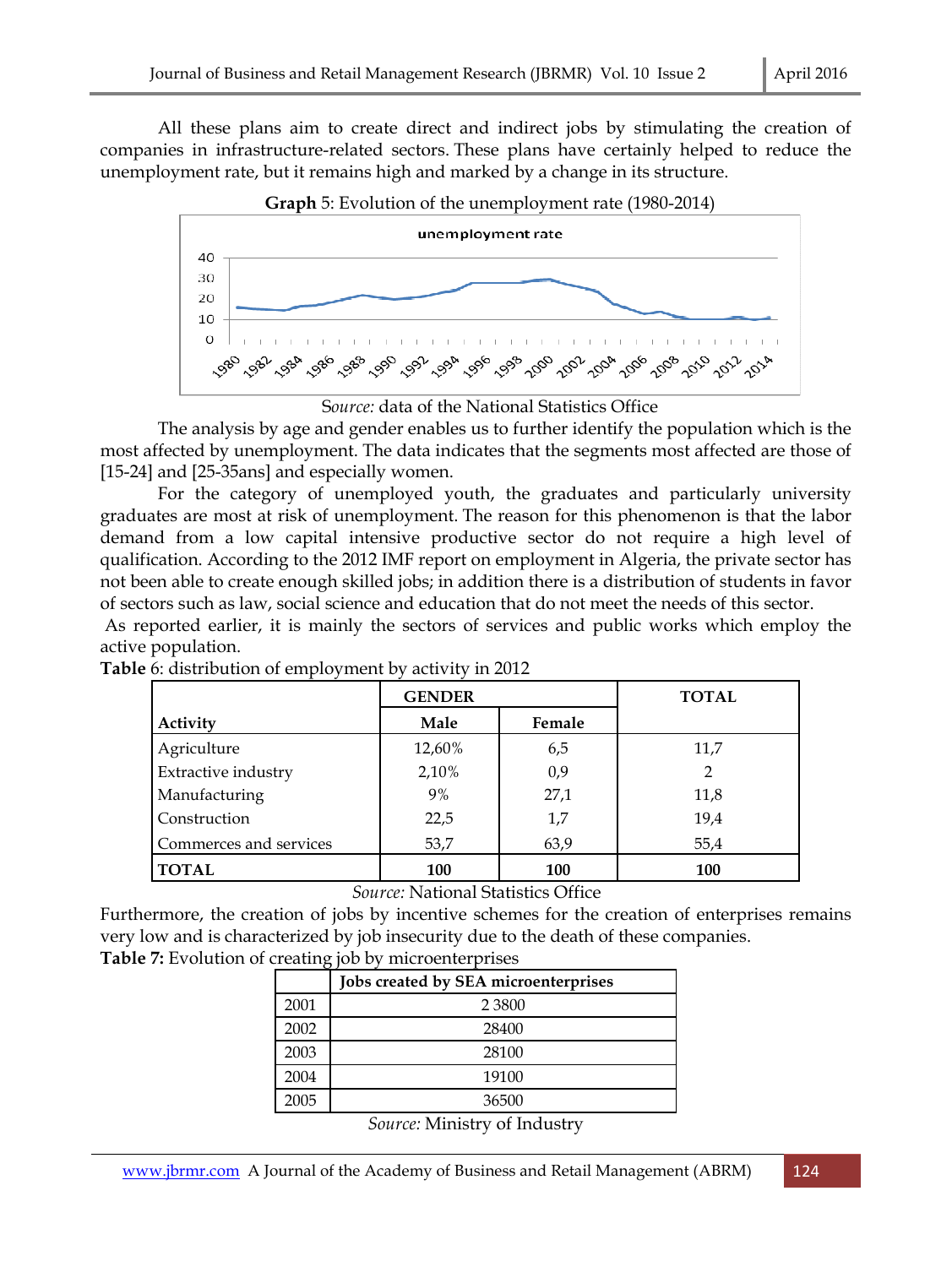About this kind of job, its cost is relatively low when it is the result of the insertion devices while their cost is very high when it comes from credits granted to business creation.

## **IV. Statistical detection of the aggregation of industrial enterprises in Algeria**

 A cluster is a spatial organization defined as an aggregate, a case of grouping close to each other; the proximity being defined in the sense of geographical distance. The methods of local detection of cluster identifies the cases of incoherent clusters under the null hypothesis of no clustering and evaluates their level of significance while global detection methods studies the spatial correlation and detects the trend of clustering.

 The purpose of this work is firstly to test the trend of clustering for employment's projects and industrial's projects funded by ANSEJ using the Moran's test and secondly locate significant clusters by Kulldorff scanning's method.

 The Moran's test is based on Moran's statistics which measures the similarity between neighboring spatial units, its interpretation is similar to that of a correlation coefficient (Gaudart (2007). The spatial autocorrelation is positive when the values high or low of a variable tend to cluster in space and is negative when spatial units are surrounded by neighbors with very different values for the same random variable. The determination of spatial interactions requires defining links of neighbourhood between the spatial units. All of these links is summarized in a matrix  $W = [w_{ij}]$  called proximity's matrix. Each term  $w_{ij}$  indicates how two regions i and j are spatially arranged. In the framework of this work, the proximity's matrix used is adjacency matrix because the only information available is the geographical origin. It is defined by:

#### if wilaya i has borders with the wilaya j 1

 $w_{ij} = \}$ otherwise

It was assumed that the wilaya i has no borders with itself implying  $w_{ii} = 0$ .

## **Moran's test**

 $11$ 

The test is based on statistical called Moran's index denoted I and defined by:

$$
I = \frac{1}{w_+} \cdot \frac{\sum_{i=1}^{i=K} \sum_{j=1}^{j=K} w_{ij} (y_i - \bar{y}) (y_j - \bar{y})}{\sum_{i=1}^{i=K} (y_i - \bar{y})^2 / K}
$$

 $K = number of spatial units$ Où

# $w_{ij}$  = elements of the adjacency matrix for the regions i and j.

$$
w_{+} = \sum_{i,j=1}^{K} w_{ij}
$$
  

$$
y_{i} = value \ of \ the \ variable \ for \ the \ \ region \ i
$$
  

$$
\overline{y} = \frac{\sum_{i=1}^{i=K} y_{i}}{K} = average \ of \ observations \ on \ the \ K \ regions
$$

So the statistical I is a random variable. Under  $H_0$ , I follows a normal distribution asymptotically identical regardless of the spatial unit  $(I \to N(m, \sigma^2))$  with :

$$
\hat{m} = -\frac{1}{K} \sum_{i=1}^{K} \frac{1}{2} \cdot \sum_{i=1}^{K} (w_{ij} + w_{ji})^2 - K \cdot \sum_{i=1}^{K} (w_{i+} + w_{+i})^2 + 3w_+^2)}{(K - 1)(K + 1)w_+^2} - \hat{m}^2
$$

$$
w_{i+} = \sum_{j=1}^{K} w_{ij}, w_{+j} = \sum_{i=1}^{K} w_{ij}
$$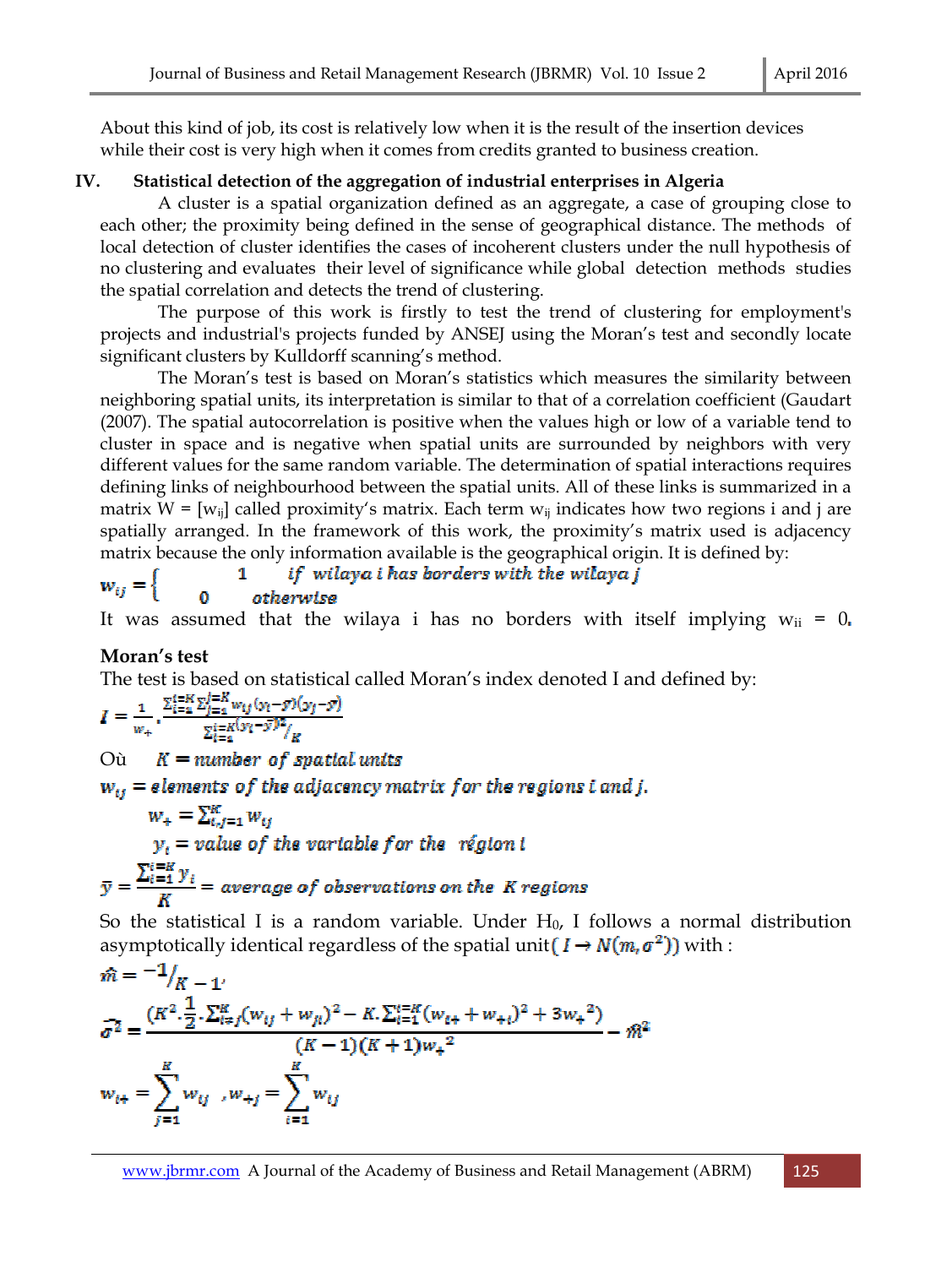$I < 0 \Leftrightarrow$  Negative spatial autocorrelation, so neighboring spatial units are different.

 $I \cong \mathbf{0} \Leftrightarrow$  there's no correlation between the neighboring spatial units, and spatial model is perfectly random.

I  $> 0 \Leftrightarrow$  The neighboring spatial units are similar (there is a pattern in the form of a

Cluster of spatial units).

In the latter case, it would be interesting to identify potential clusters.

 The scan statistic is one of the methods of local clustering of cases detection; some spatial units can be homogeneous in terms of creation of industrial projects or jobs and constitute a cluster. This approach aims to bring together the various spatial units into potential clusters.

There are different scanning methods which the spatial scan statistic Kulldorff

 SaTScan software can be used to implement the spatial scan statistic. This is a software developed by Kulldorff. It will detect spatial clusters and see if they are statistically significant; he tests whether the number of cases (in our case: number of projects or number of jobs) are distributed randomly in space.

 The method of spatial scanning Kulldorff remains the most used tool for identifying potential clusters.

## **Application:**

## **Data**

 The study covers 2668 jobs and 786 projects operating in the industrial sector created and funded by ANSEIJ during 2008 Data includes the number of projects, jobs, industries and the total Job by wilaya (Geographical origin).There are 48 wilaya(departments) coded from 1to 48.

### **Methods and software**

 SpaceStat was used to calculate Moran's index and SatScan software to detect the existence and significance of the clusters. The application of the scan method Kulldorff ([14]) allows us to group different neighboring wilayas units into meaningful clusters..

## **Results**

| e 1 : Results of Tests |                                                           |               |                |                    |
|------------------------|-----------------------------------------------------------|---------------|----------------|--------------------|
| Variable               | Moran's index                                             | Moran's Score | Critical value | Significance level |
| Number                 | of 0.57                                                   | 6.7           | 1.65           | 5%                 |
| projects               |                                                           |               |                |                    |
| jobs                   |                                                           | 11.6          | 1.65           | 5%                 |
|                        | $\alpha$ $\alpha$ $\beta$ $\beta$ $\beta$ $\beta$ $\beta$ |               |                |                    |

Table  $1: R$ 

 *Source : made by the authors* 

For both variables, Moran's index is positive and well above its average theoretical value  $(E(I)=-0.0212)$ , which induces a score higher than the critical value 1.65. Then we accept the hypothesis of spatial heterogeneity at 5% significance level. This means that projects funded by ANSEIJ and the jobs created by them are not randomly distributed over the national territory. Therefore there's a trend of clustering, then the next step will be to identify clusters using statistical scan statistic

| Table 2: Clusters of Number of jobs |  |  |
|-------------------------------------|--|--|
|-------------------------------------|--|--|

| Cluster | <b>Wilayas</b>                           | p-value               |
|---------|------------------------------------------|-----------------------|
|         | 20                                       | $< 10^{-16}$          |
|         | 12, 40, 4, 24, 36, 23, 5, 21, 43, 7, 39, | $<$ 10 <sup>-16</sup> |
|         | 19, 18, 6, 41, 34, 28                    |                       |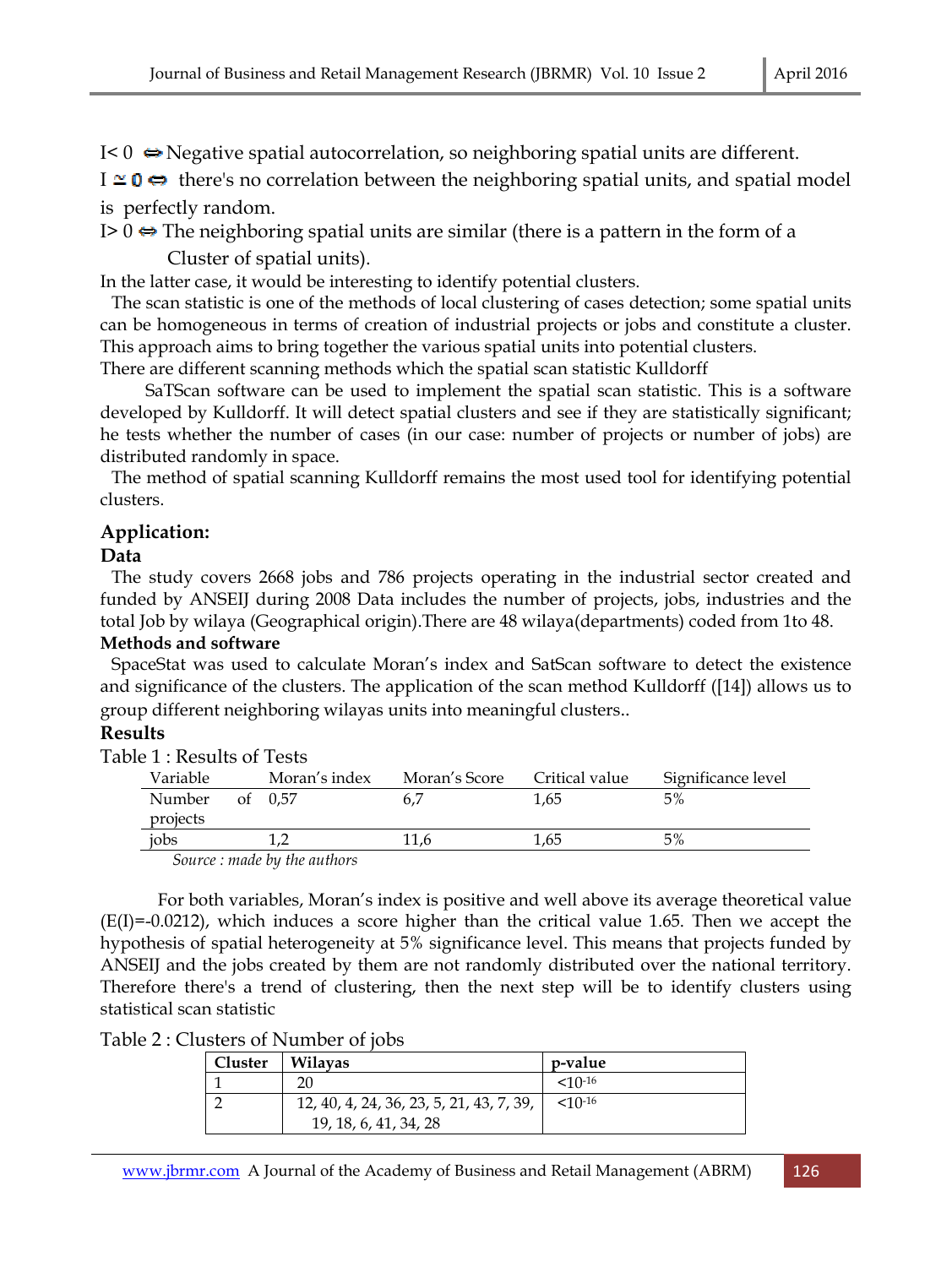| . 35, 15, 16<br>10, 35, | $10^{-16}$           |
|-------------------------|----------------------|
| ว∕⊳<br>$\angle U_{L}$   | $8210 - 16$<br>∪4.⊥∪ |

*Source : made by the authors* 

| Table 3 : Clusters of Number of projects |                                        |              |  |  |
|------------------------------------------|----------------------------------------|--------------|--|--|
| Cluster                                  | <b>Wilayas</b>                         | p-value      |  |  |
|                                          | 15                                     | $<10^{-14}$  |  |  |
| ി                                        | 33, 11, 30, 39, 47, 1, 7, 12, 4, 3,40, | $<10^{-14}$  |  |  |
|                                          | 32, 5, 17, 28, 24, 25, 19, 36, 43,     |              |  |  |
|                                          | 23, 34, 21, 45, 8, 18                  |              |  |  |
|                                          | 27                                     | $< 10^{-14}$ |  |  |
|                                          | 16                                     | $<10^{-14}$  |  |  |
| 5                                        | 46, 22, 31, 13                         | $45.10-7$    |  |  |

 *Source : made by the authors* 

 The approach Kulldorff highlights four significant spatial clusters for the variable job and five for the variable number of projects with a p-value (probability that the cluster is not significant) negligible (p <10-6).

 We observe that the clusters of employment are different from these of enterprises. So, we can conclude that there is no link between these clusters

#### **Conclusion**

 The conclusion that emerges from this analysis is that growth in Algeria is not generating enough jobs. As the statistical results shows, the two kinds of clusters we have found have no link.

 Growth remains the prerogative of the hydrocarbons sector, the capital intensive sector which drains a few skilled workforces. The public measures for job creation, certainly beneficial, must take more account of market needs, but also must be oriented towards innovation in products and processes as well as in scientific and technical research. To do a rapprochement between university and companies, it is necessary for public authorities to multiply the creation of BLUE in all regions. The creation of venture capital companies should be encouraged to fund research projects.

 The industry and manufacturing industry in particular whose deindustrialization process is well under way should know a turnaround by promoting local and foreign investments (FDI). The financial resources are not sufficient alone to trigger the recovery that requires the implementation of an industrial policy that should take account of the reality of the Algerian economy and should not be based on other models.

### **Bibliography**

BARROW RJ.Et SALA-I-MARTIN X**.** *"Economic growth",* MIT Press, 1995

Barro R.J. *"Economic Growth in a cross section of countries"* quaterly journal of Economy 1991

BELKACEM KASMI Djamila, HERIZI Ratiba and MOUSSI Oumelkheir 2015 : "the detection of industrial clusters in Algeria". Apr 2015, Vol. 9 Issue 2, p17-26. 10p.

- Benhabib J. And M SpiegeL. "The role of human capital in economic development" evidence from aggregate cross country DATA, journal Economics of Money, 1994
- Berthelemy J. And Varadoukis A "human capital and growth: the role of the trade regime", OECD Development Centre, No. 121, 1997
- CNES 1996. Proceedings of the International Forum on Youth Employment, National Economic and Social Council, Algiers
- Englander S. And A. Gurney *"Productivity in the OECD area: medium-term determinants",* Economic Review of the OECD, No. 22, 1994 pp. 53-119